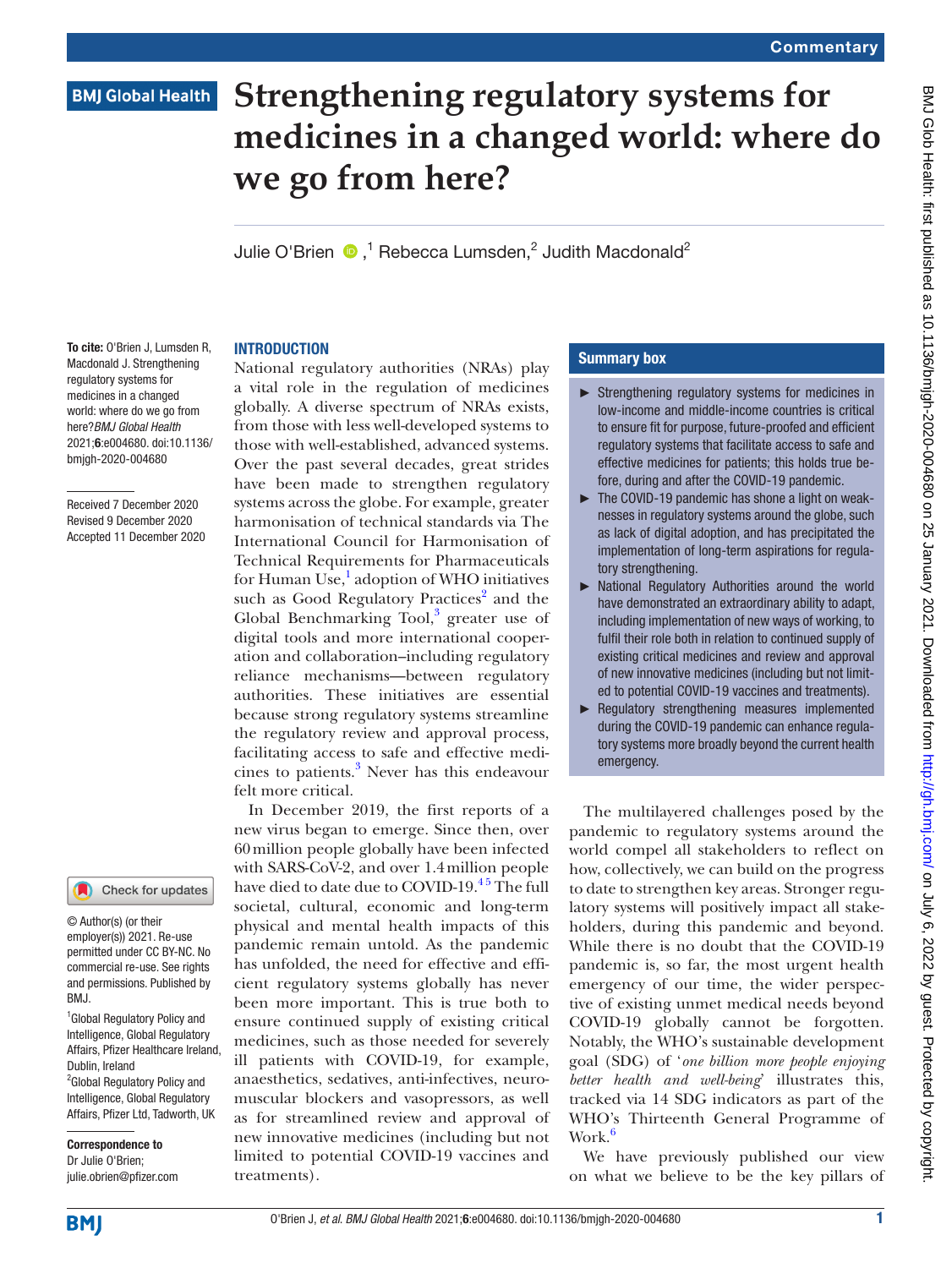regulatory system strengthening.<sup>7</sup> While the context has changed utterly, some of the regulatory strengthening measures that stakeholders have called for over many years are now being driven by necessity due to the COVID-19 pandemic. In this commentary, we reflect on where we need to go from here in a changed world.

#### RAPID ADAPTATION

The COVID-19 pandemic has pressure-tested regulatory systems as never before. Regulators and industry have rapidly deployed innovative regulatory strategies to combat COVID-19, supporting the rapid research and development activities occurring in response to the virus while allowing other ongoing regulatory activities to continue. In parallel, restrictions imposed to curb the spread of COVID-19 have disrupted the traditional functioning of regulatory authorities, with many physically shutting their doors and having to quickly adapt to and rely on a variety of digital tools.

Many NRAs around the globe, particularly in lowincome and middle-income countries, routinely require submission of hard copy legalised ancillary documents (examples of ancillary documents required include Good Manufacturing Practice certificates and Certificates of Pharmaceutical Products (CPPs)). However, NRAs have responded swiftly with innovation, patient centricity and pragmatism in permitting submission of electronic versions in place of hard copy documents. This flexibility has allowed for the continued functioning of regulatory systems without impacting patient safety, and NRAs must be commended for this approach. For example, since March 2020, the European Medicines Agency (EMA) has only issued CPPs that are signed and authenticated electronically, thereby allowing the EMA to continue to be able to provide CPPs during the pandemic.<sup>[8](#page-2-6)</sup> By and large, NRAs around the globe are accepting these electronic certificates. Since then, Health Canada has also announced a pilot to implement issuance of electronic rather than hard copy ancillary documents.<sup>[9](#page-2-7)</sup>

In the past, many NRAs in Africa and the Middle East required mandatory face-to-face meetings in order to submit regulatory applications. This administrative step did not add value from a scientific or regulatory point of view and often resulted in delays due to backlogs in obtaining appointment slots. COVID-19 restrictions mean such face-to-face meetings are no longer possible, and it is to be welcomed that several regulatory authorities in these regions have moved to virtual meetings.

#### THE IMPORTANT ROLE OF REGULATORY COOPERATION, WORK SHARING AND RELIANCE

The health emergency has also propelled international regulatory cooperation, work sharing and reliance into higher prominence. The International Coalition of Medicines Regulatory Authorities has demonstrated the value of regulatory cooperation in their work to '*expedite and streamline the development, authorisation and availability* 

*of COVID-19 treatments and vaccines worldwide*'[.10 11](#page-2-8) In addition, the WHO has finalised its Good Reliance Practices guidance to support NRAs in implementing these practices.<sup>12</sup> A number of stakeholders have also encouraged the use of reliance to expedite global registration of COVID-19 treatments and vaccines.<sup>13</sup> However, implementation of reliance may play an increasingly important role beyond COVID-19, as NRAs may seek to use reliance to manage any reduction in capacity, or increased backlogs of regulatory procedures, that result from the pandemic. Beyond addressing the current health emergency, one silver lining of the pandemic may be an increase of trust and a greater appreciation for the positive impact that multistakeholder collaboration can have on public health.

#### DIGITAL AS A NEW REGULATORY MAINSTAY

The pandemic necessitated a greater use of digital tools in ongoing clinical studies as patients could no longer attend clinic visits and monitors could no longer visit sites due to social distancing measures. This meant that for ongoing clinical studies and vital research to continue, remote monitoring and patient consultations were needed (and in some cases direct to patient delivery of investigational product), and these approaches have become more mainstream as a result.<sup>14</sup> Additionally, there is a greater need for more rapid data sharing between regulators and for rapid release of review outcomes for COVID-19 treatments and vaccines. The EMA released details of exceptional transparency measures that will apply during the pandemic, and according to industry associations, these principles should be followed by other regulatory authorities.<sup>[15](#page-2-12)</sup>

At a broader level, these developments are also fuelling progress towards new models for sharing information, for example, via digital cloud-based platforms. The opportunity exists to re-engineer the outdated transactional system of submitting electronic versions of paper documents towards filing of data more iteratively. New systems could accommodate new forms of evidence from non-traditional sources such as real-world evidence (eg, patient electronic health records and patient experience data) and apply tools such as machine-based learning and artificial intelligence. $16$  Although this is a long-term journey and initially will be pioneered by more wellresourced regulators, the hope is that such a system can be designed to be scalable for use by all regulators and so the anticipated benefits of streamlined processes, reduced redundancy and rework, and enriched regulatory decision making will ultimately benefit all patients globally.

### CONCLUDING THOUGHTS

The COVID-19 pandemic continues to test the robustness of regulatory systems around the world. It has highlighted the weaknesses in regulatory systems, allowing us to reflect on areas for improvement that are still needed.